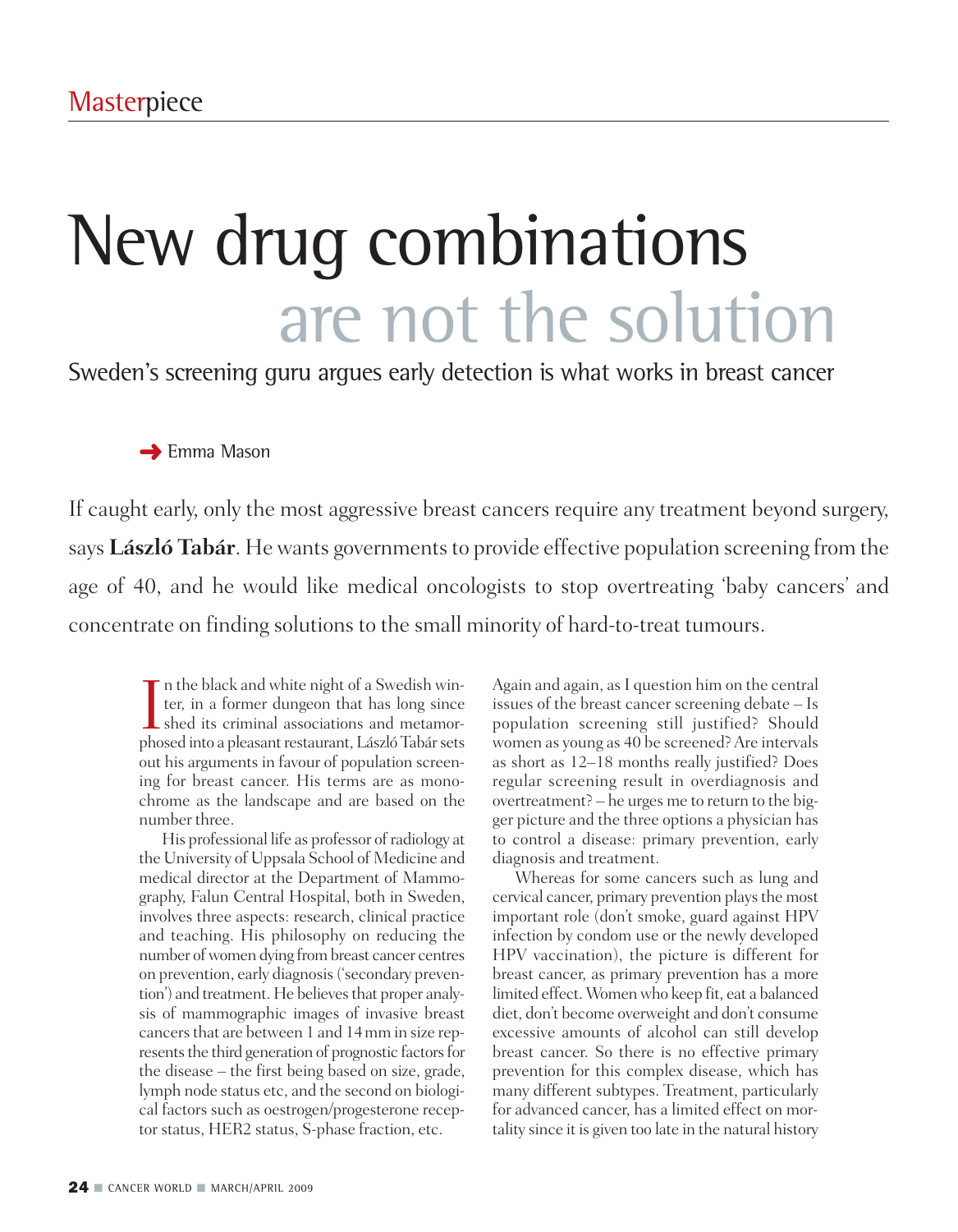#### **Masterpiece**



of the disease. But early detection through mass population screening has proved to have a significant effect in reducing the number of women dying from breast cancer.

"Screening and proper treatment in the earliest phase of the disease isthe most important thing to have happened in breast cancer research in the past

30 years," says Tabár. "In this time we have done so much more than in the past 3,000 years and it's very little to do with treatment of breast cancer and nothing to do with prevention. Detecting and surgically removing breast cancer in its non-palpable, *in situ* and 1–14mm invasive phase has put an end to 3,000 years of disaster."

In 1977 the Kopparberg County Council in Sweden invited Tabár to move from his native Hungary to be director of the Kopparberg County mammographic screening programme. He moved with his family and has remained in Sweden ever since.

Tabár started work that same year on the randomised controlled trial of population-based screening, which was published in 1985 as the Swedish Two-County trial. This was the first randomised controlled trial to demonstrate successfully that invitation to mammography screening achieved a significant reduction in deaths from breast cancer.

The Swedish national mammography programme was set up as a consequence, and a number of other European countries then followed suit.

After publication of this study, mammographywas offered to allwomen from the ages of 40 to 74 (so-called 'service screening'), and Tabár's research group analysed the results of service screening in the same two counties.

This analysis included 210,000 women and was published in *The Lancet* in 2003. It compared breast cancer deaths in the 20 years before and after screening was introduced, and found that deaths from breast cancer dropped by 44% in women aged 40–69 who attended screening. Deaths among women aged 40–49 fell by 48%.

"Detecting and surgically removing breast cancer in its [early] phase has put an end to 3,000 years of disaster"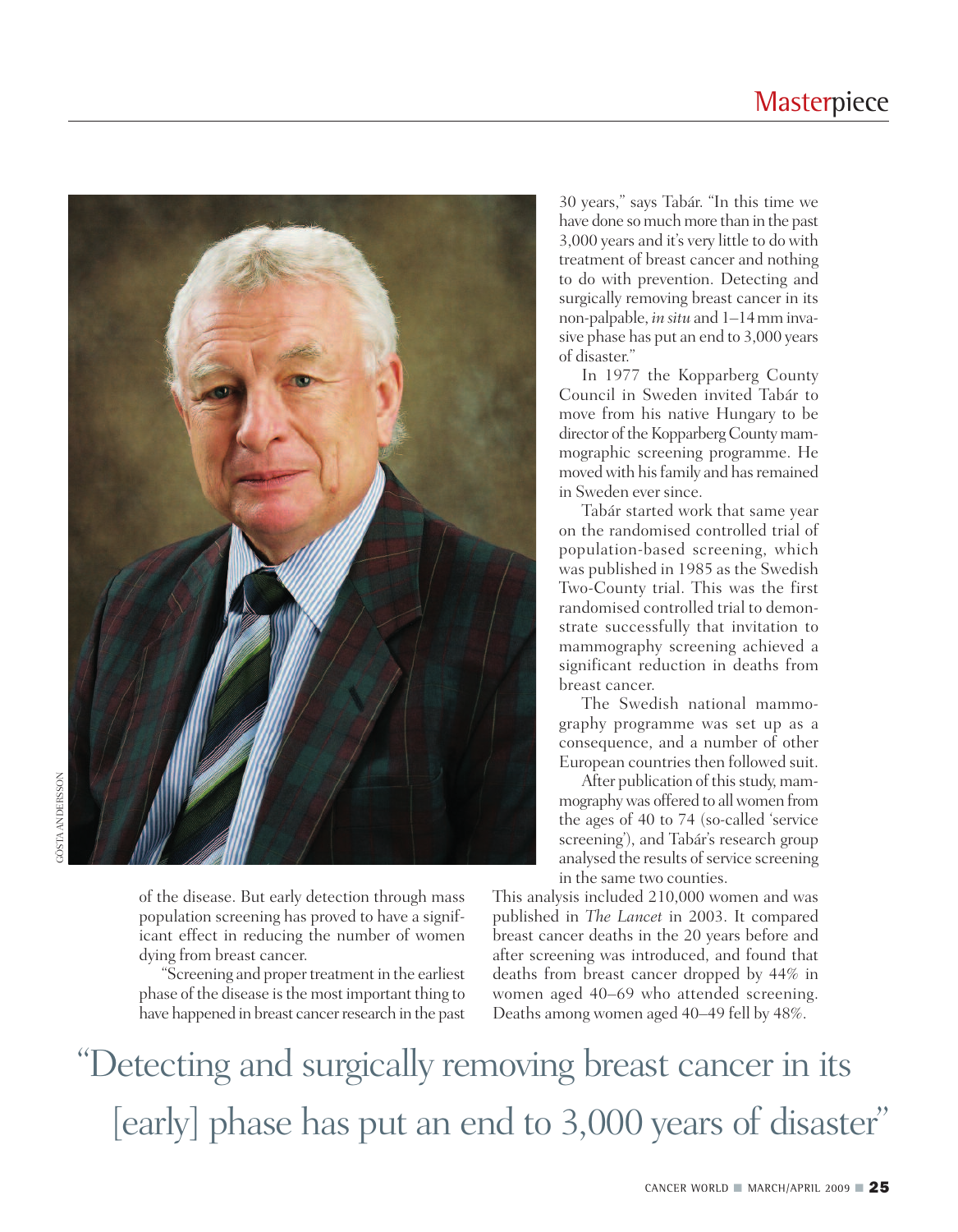### "We should not be treating 'baby cancers in the ' same way as advanced cancers that can go on to kill"

#### OUTDATED GUIDELINES

Tabár is adamant that national mammographic screening programmes do not result in overdiagnosis, as alleged by critics of his studies and of population breast screening in general. He does acknowledge, however, that many women receive additional, unnecessary treatment when a mammogramdetects a small, 'baby'tumour, because current treatment guidelines are based on treating palpable, advanced cancers.

"We need to prevent the big cancers by finding and removing them before they grow up," he says. "But by doing this, we also need to change the way we treat cancer. Just as we don't treat a newborn baby as we would treat a criminal grownup, so we should not be treating these baby cancersin the same way asthe advanced cancersthat can go on to kill women."

This is where Tabár believes the 'dinosaurs' need to be jettisoned. "We need an entirely new generation of peoplewho think differently, because this is an entirely new phase of a frightening disease where we have scientific evidence to show that when we succeed in finding a cancer in a phase when it's still localised at the place of origin  $-$  we catch the genie while it is still in the bottle  $$ it's a surgical disease and not an oncologic disease, because breast cancer is a progressive disease, not a systemic disease from inception. The outcome of the disease can be altered by early diagnosis and treatment at an early stage."

He continues, "An overwhelming proportion of the overtreatment of women with screendetected breast cancer takes place because oncologists are still using the treatment guidelines that were in place before screening was introduced,

when most tumours were large enough to be palpable andwere often found by thewomen, not the doctors. But tumours smaller than 14 mm, which we find through regular screening, do not need to be treated the same way. For these, surgery alone is usually sufficient and they do not need radiotherapy or any other adjunctive treatment regimen such as tamoxifen or chemotherapy. These women then need regular surveillance once a cancer has been diagnosed – annual screening and follow-up for the rest of their lives – so that if they develop another tumour it too can be caught early.

"Regular surveillance is good for the patient because she knows that we will spot anything before it develops too far, and because the woman who has already developed a breast cancer runs the highest risk of developing another one. When we succeed in finding a non-palpable local recurrence or another tumour in an early phase, then these cases should be treated more extensively at that stage. But don't treat the other 85% of women who will never need it since they do not develop a local recurrence. That would be overtreatment, and to people who say that screening programmes lead to overtreatment, I say it is the oncologists who are overtreating because they are still treating according to oldfashioned guidelines."

By 'regular surveillance', Tabár means that, as part of the regular screening of the asymptomatic female population, no woman over the age of 40 should go for longer than a maximum of two years without breast screening. Since 1986 the Swedish recommendation is that women aged between 40 and 54 should be screened every 12–18 months, and women older than 55 every 18–24 months. Tabár's research group has published

# "To people who say that screening leads to overtreatment, I say it is oncologists who are overtreating"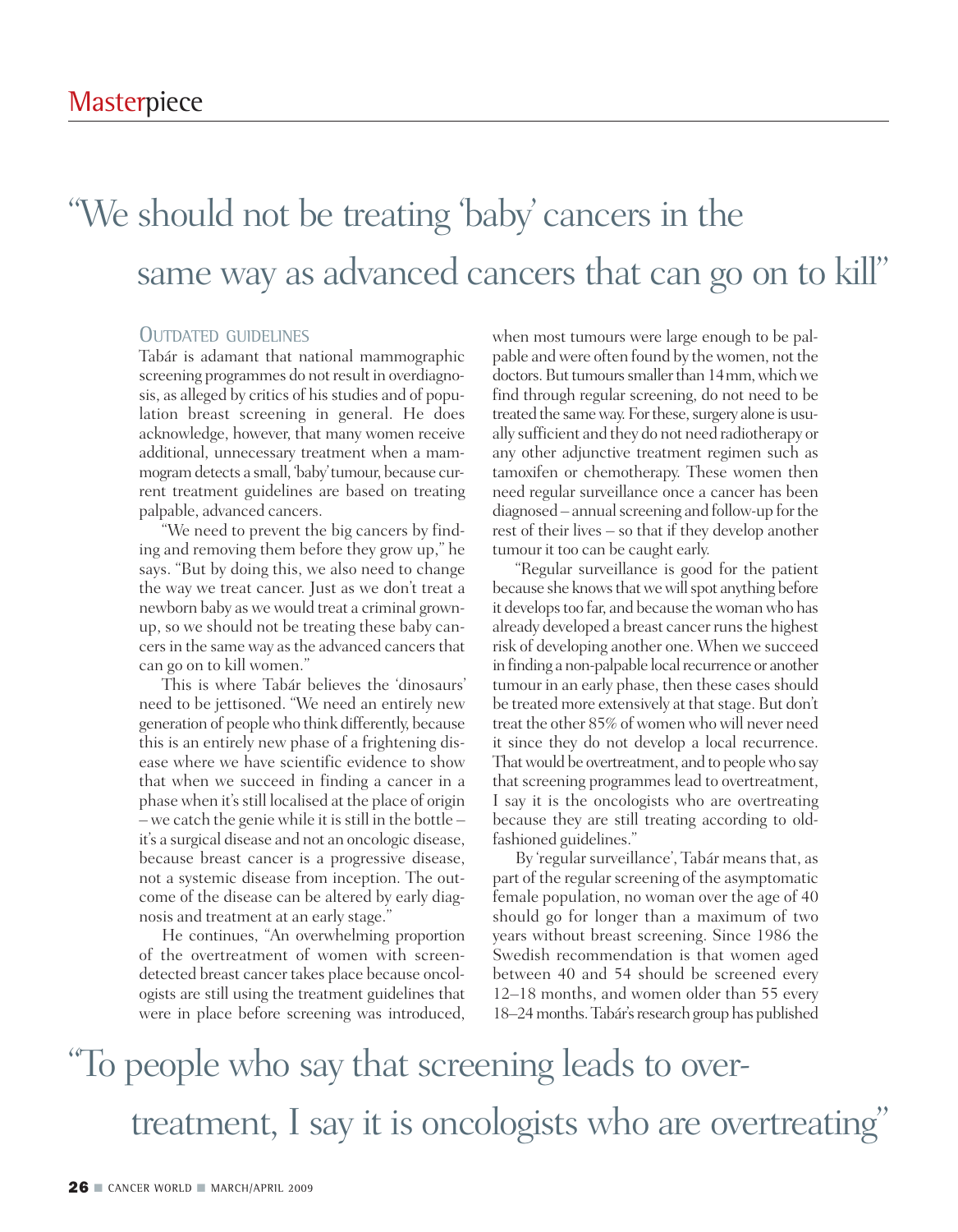## "It' s time for a new era where the focus is shifted away from combining regimens for metastatic breast cancer"

numerous articles on tumour growth rate by histologic type and patient age in order to calculate the appropriate intervals. According to their results, three-year intervals (as happens, for instance, in the UK) are too long.

Although breast cancer is less common in women aged 40–54, Tabár says they should be screened more frequently because, if they do develop cancer, it is usually faster growing and more of these cancers become more aggressive during tumour growth than in older women. If left for three years, it could be too late to find it at the small, localised phase when it is easy to treat by surgery alone.

Returning to his analogy of babies and adult criminals, he says, "During a three-year screening interval, you cannot be sure that some of the babies won't growup into criminal adolescents. So a country that has chosen a three-year screening interval for its national programme is strongly recommended to take into account recent research results."

Tabár is clearly frustrated by the reluctance of some countries to establish national breast screening programmes. Even developing countries, with fewer resources to spare, could set up some basic form of screening he believes, and he points out that screening many women is cheaper than treating one advanced cancer.In addition, he saysthe same treatments that don't work on advanced cancers, do work on the smaller cancers found during screening.

"As many resources as possible all over the world should be put into early detection. Oncology treatment should be cut back as much as possible because it istoxic, expensive and is not responsible for the major part of the benefit women get. We should be focusing oncology research on the 'bad' tumours that have the propensity of progressing fast. It is time for a new era where the emphasis is shifted away from attempting to focus on combining different therapeutic regimens for metastatic breast cancer, towards an emphasis on using screening to prevent breast cancer from developing into metastatic disease. This is the new paradigm," he says.

#### NEW PROGNOSTIC CRITERIA

Since 1977, more than a million mammograms have been performed at Falun Central Hospital, giving Tabár a formidable archive onwhich to base his research. As a radiologist he has focused his attention on the form of tumours, the way they appear on the mammograms, and how they progress. Together with some of his regular collaborators – Stephen Duffy (UK), Peter Dean (Finland/USA), Tibor Tot (Sweden), Cary Kaufman (USA), Hsiu-Hsi Chen andAmy Yen (Taiwan) among others – he has carried out research that has resulted in the suggestion that the TNM classification system should be changed to take account of the mammographic appearance of invasive breast cancers between 1 and 14mm in size.

The findings showed that, when high-quality mammography was used to detect tumours, the long-term outcome for women could reliably be predicted in tumours between 1 and 14 mm in size from their mammographic appearance. This was a more accurate method than conventional TNM classification for predicting outcome and, therefore, for choosing the appropriate treatment.

Tabár and colleagues divided the tumours into five categories:

- stellate (star-shaped) without calcifications,
- circular/oval without calcifications,
- powdery calcifications with or without associated tumour mass showing on the mammogram,
- crushed stone-like calcifications with or without associated tumour mass, and
- casting-type calcifications with or without associated tumour mass.

In 715 consecutive women aged 40–69 with breast cancer 1–14mm in size, diagnosed between 1977 and 1998 and followed through to 2001, they found that the most common tumour was the stellate without calcifications. This was found in 59% of the women and had a 95% long-term (24 years) survival rate, irrespective of node status, histological grade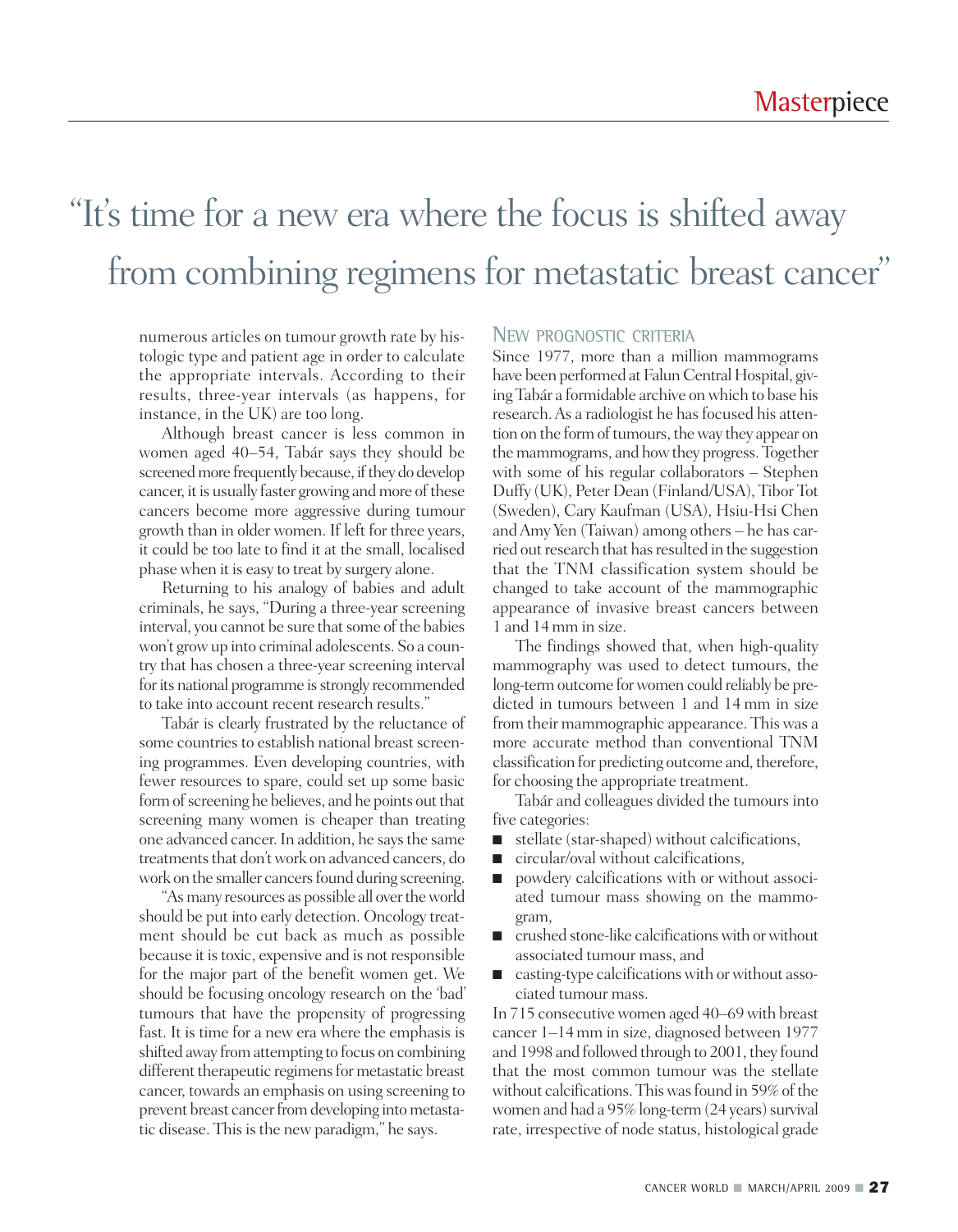

Which will need more than surgical excision? Women with tumours of between 1 and 9 mm are 33 times less likely to die from their breast cancer if their mammogram looks like the left-hand image (solitary stellate tumour without calcifications) than if it looks like the one below (casting-type calcifications)



or mode of treatment. Women with tumours from the other four categories, with the exception of casting-type calcifications, also had excellent longterm survival. Tabár and his colleagues say that the majority of these women need surgery alone, especially when the tumour is in only one place, and other treatment would amount to overtreatment.

However, casting-type calcifications, which were found in just 7% of the women, had a much lower long-term survival rate: 72% for women with 1–9 mm tumours and 52% for women with 10– 14mmtumours.Thiswasregardless of node status, grade or mode of treatment. The risk of dying from 1–9mm breast cancerwhen casting-type calcifications were present on the mammogram was 33 times higher than if the tumour was stellate without associated calcifications. Tabár suggests that the focus of oncology research should be on finding better treatments for those tumours that are far more aggressive from the outset.

He would like to see far more attention paid to using screening to catch the invasive tumours before they grow bigger than 14mm, identifying what type they are and what the real extent of the disease is,with any treatments additional to surgery being reserved only for those tumours that are multifocal in the breast or show casting-type calcifications on the mammogram; in other words, when the burden of the disease requires more aggressive treatment.

#### APPROPRIATE TECHNOLOGY

Reducing deaths from breast cancer by catching them at an early stage through a comprehensive screening programme requires not only financial investment, but investment in training radiologists, organising systems, and in modern technology.

The Department of Mammography at Falun Central Hospital is currently investigating the value of a three-dimensional, automated, reconstructed ultrasound method for scanning the denser breast tissue often found in youngerwomen, inwhich conventional mammography can struggle to detect tumours, particularly small ones. The equipment, developed by U-systems in California, with Tabár as chief medical adviser, is a fraction of the cost of a magnetic resonance imaging scanner: *€*150,000 compared to approximately *€*1million. It produces 3D ultrasound images of the dense portion of the breast so that radiologists can look at layers of the breast a few millimetres at a time, from the skin all the way down to the chest wall. With this technology they can spot a pea-sized tumour hidden in the depths of the breast, and Tabár expects that this could become a successful, additional screening tool in women with dense breasts.

Agood screening programme, arguesTabar,will use a number of different tools in order to screen effectively and to reach the correct diagnosis for a woman. He thinks the ultrasound tool is remarkable but, as a believer in evidence-based medicine, he

## At a fraction of the cost of an MRI scanner, it can spot a pea-sized tumour hidden deep in the breast